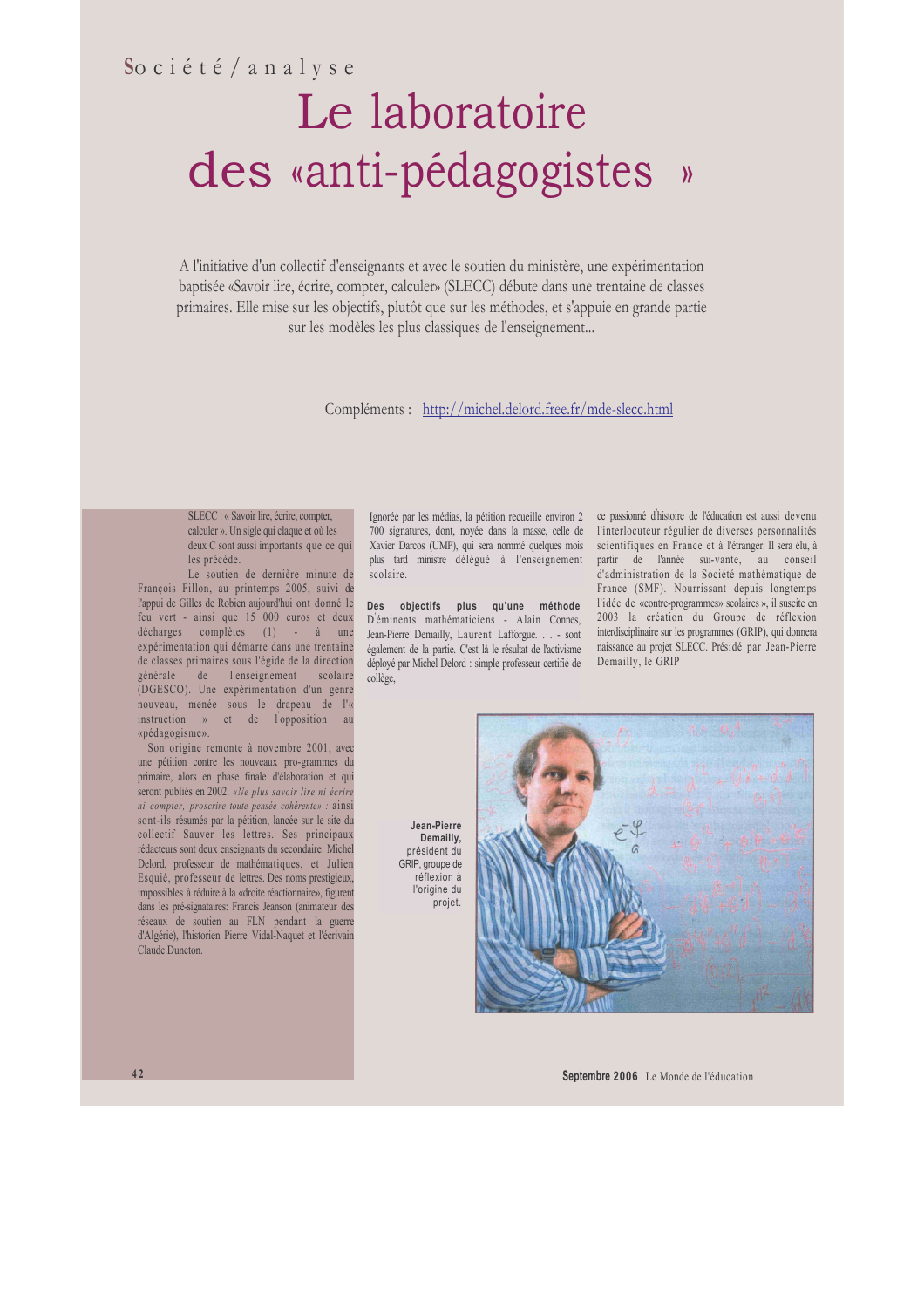

Michel Delord, professeur de .<br>mathématiques, est l'un des initiateurs du projet SLECC

compte dans ses rangs aussi bien l'instituteur Marc Le Bris que des universitaires comme le philosophe Michel Fichant, et plusieurs membres étrangers, comme le Canadien Klaus Hoechsmann, mathématicien et ancien collaborateur d'Ivan Illich.

Le GRIP est un objet social et intellectuel déconcertant. D'un côté, il surfe sur le manichéisme « antipédagogiste» le plus violent. De l'autre, il esquisse une confrontation plus sérieuse où les certitudes des uns et des autres pourraient être mises à l'épreuve. Cette ambivalence se retrouve dans la position de Michel Delord: tout aussi virulent à l'occasion, mais en même temps érudit et se réclamant des pédagogues révolutionnaires du XIXe siècle, comme Ferdinand Buisson, Francisco Ferrer ou le mathématicien Charles-Ange Laisant. Par ailleurs, même si la référence à la méthode Boscher, en lecture, figure dans le projet SLECC (2), celui-ci, collectivement, s'intéresse plus aux objectifs des programmes qu'aux méthodes proprement dites. Un de ses chevaux de bataille est, en mathématiques, la réintroduction des nombres concrets et des quatre opérations dès le CP. La démarche, qui vise à modifier les programmes du primaire, n'est pas exempte de contradictions ni de tiraillements internes, qui trahissent une variété d'avis en matière de méthodes et la difficulté à passer du confort de l'opposition à l'inconfort des propositions. De même, sur le terrain, les enseignants engagés dans ce

projet présentent des profils divers et qui ne «collent» pas forcément à l'idée que s'en font leurs adversaires «pédagogues».

Institutrice depuis 1980, Françoise Candelier enseigne à Roncq, dans la banlieue de Tourcoing (Nord). Fin juin 2006, face à ses 29 élèves de CM1-CM2, elle «tient» sa classe sans hausser le ton. Au tableau, est souligné le mot «analyse», au-dessus d'un texte sur lequel Maïté (3) entoure de couleurs différentes les verbes et les sujets. Quand on a une phrase avec plusieurs verbes,

qu'elle a entamé un parcours militant, terme auquel elle a du mal à souscrire. Pourtant, elle maîtrise fort bien la rhétorique hostile au «pédagogisme». A la source de son engage-ment : «le constat des déficits des élèves en français», qu'elle attribue aux prescriptions officielles. Non seulement en apprentissage de la lecture, mais aussi en grammaire avec l'ORL (observation réfléchie de la langue), qui équivaut selon elle à interdire la traditionnelle leçon. Après le constat, vint la révolte contre l'impossibilité de déroger à ces prescriptions.

#### « Nous remettons tout en question : nos pratiques antérieures, notre formation, les programmes... Le plus difficile, c'est vis-à-vis des collègues: leur faire comprendre que ne doutons pas de leur conscience professionnelle.»

dit la maîtresse, c'est une phrase complexe, et il faut trouver ce qui lie les différentes parties. » Dans « i'aime la maison où j'ai grandi », Maïté entoure «où». Les élèves se succédant au tableau, le travail se poursuit paisiblement jusqu'à l'heure de la cantine.

Engagée depuis février, avec trois de ses col-lègues, dans l'expérimentation SLECC, Françoise Candelier se voit en «débutante». «Nous remettons tout en question: nos pratiques antérieures, notre formation, les programmes... Le plus difficile, c'est vis-à-vis des collègues: leur faire comprendre que nous ne doutons pas de leur conscience professionnelle. » C'est en découvrant, il y a six ans, le site Internet de Sauver les lettres - «Je n'étais donc pas seule!»-

«Il y a quelques années à peine, il était impensable de faire une dictée de syllabes en présence d'un inspecteur. Ce sont des sujets sur lesquels il n'existe aucun espace de réflexion autorisé par l'éducation nationale, aucune possibilité de parole franche. » Le «foucambertisme» (du nom de Jean Foucambert, promoteur de la méthode idéovisuelle) continue, assure-t-elle, de régner dans les esprits, notamment ceux des cadres de l'enseignement primaire, même s'il est écarté dans les textes.

A l'appui, elle montre un des manuels conseillés dans la circonscription : Je lis avec Dagobert (Istra). On v constate un long départ global. Les correspondances entre graphèmes et phonèmes sont bien présentes. . .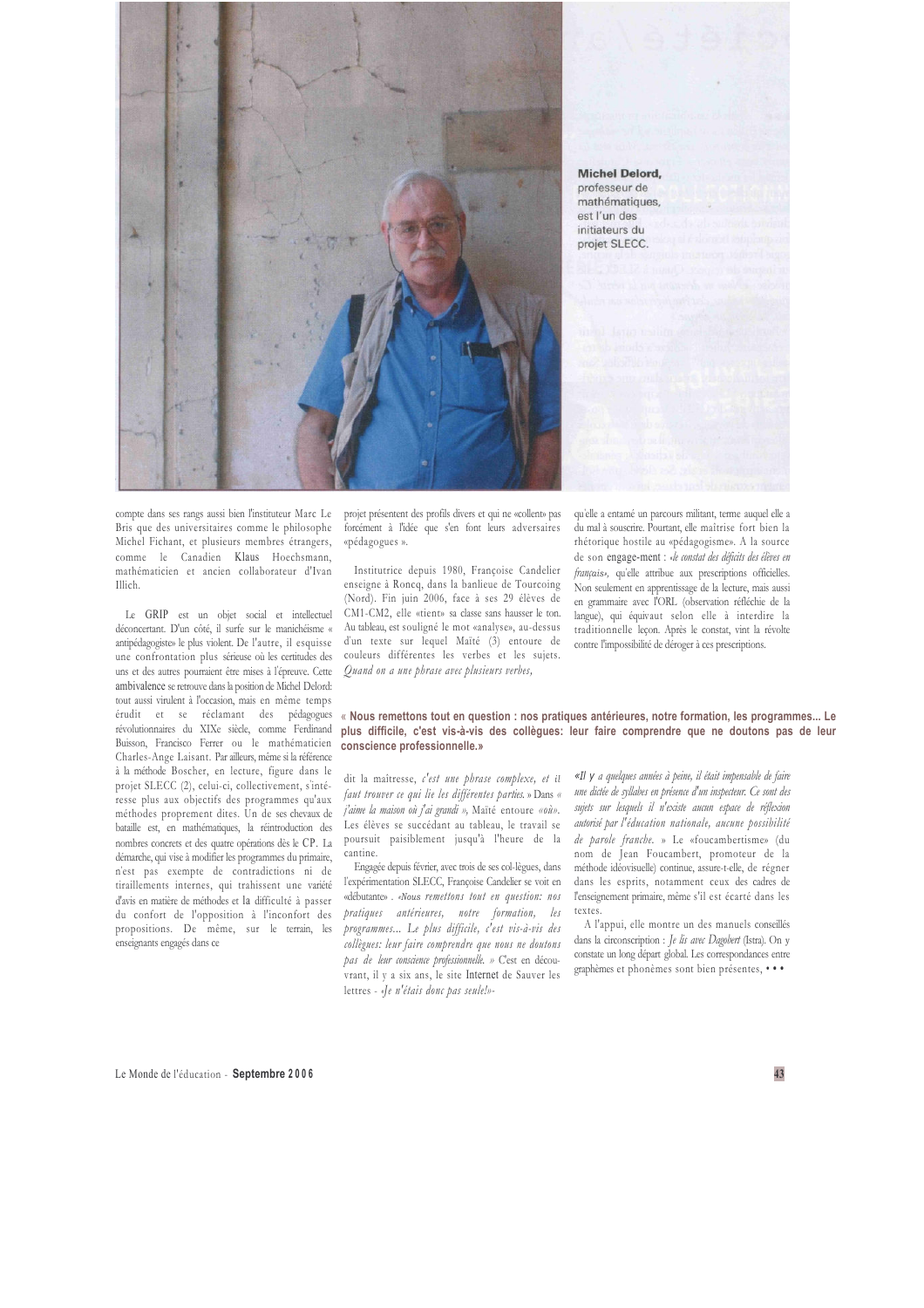## Société/analyse

· · · mais la combinatoire proprement dite est entièrement implicite. « Une maîtresse qui a de la bouteille s'en sortira. Mais tous les autres vont plonger. » Françoise Candelier défend les méthodes syllabiques avec l'argument qu'elles «présentent moins de risques de faire des bêtises», sans aller jusqu'à prôner l'exclusivité absolue du «b.a.-ba». Elle met par-fois quelques bémols à la polémique. La pédagogie Freinet, pourtant éloignée de la sienne, lui inspire du respect. Quant à SLECC, elle précise : «Nous ne détenons pas la vérité. Ce que nous voulons, c'est être jugés selon nos résultats, pas selon un dogme. »

Banlieue bordelaise, milieu rural. Instit trentenaire, Julien Lachièze a choisi de travailler auprès de publics réputés difficiles. Sans être formellement inscrit dans une expérimentation SLECC, il participe étroitement aux activités du GRIP. Occupant un poste «enfants du voyage», il exerce dans trois écoles différentes où, en arrivant, il se demande sou-vent combien il aura de « clients»: générale-ment entre trois et six. Ses élèves, provisoirement extraits de leur classe, lui sont confiés par les autres enseignants pour des séances de trois quarts d'heure à une heure.

#### La chanson des lettres

Alexis en est CP et passe en CE1, Dylan termine un CP et va en recommencer un autre. Cédric, avec un an de retard, passe en CE2. Tous trois sont munis de feutres et d'ardoises. «Comment il chante, le [g] avec le [a]?», demande le maître. «/Gal! Comme gaga!», répond Dylan. Julien Lachièze n'ignore pas que bien des experts lui expliqueraient qu'une lettre ne «chante» pas, mais il n'en a cure. Ce qu'il veut et obtient, à cet instant, «Bien. Aujourdhui, on va faire un nouveau son. C'est c'est que ses élèves sachent combiner ces deux lettres. Après quoi, toujours

professeur d'école en banlieur bordelaise fait «chanter» les lettres dans sa classe

Et qu'est-ce que ça aurait fait si tu n'avais pas mis le  $[u]$ ?» «Blage!», répondent Dylan et Cédric. un son très particulier. On n'aurait pas pu le faire au début de l'année. On écoute bien les mots que je vais dire: attention... opération... habitation... natation... Qu'estce qu'on entend à chaque fois, à la fin?»

#### Pour la lecture, « si les enseignants Freinet ou d'autres procèdent autrement et s'ils obtiennent de bons résultats, je ne demande qu'à aller voir.»

en révision de la dernière leçon, il continue autour de la lettre [g] et des sons associés : «On va faire une petite dictée de mots pour voir si, au début, on va mettre soit un  $[g]$  tout seul, soit un  $[g]$  avec un  $[u]$  à côté. Vous allez écrire: le gui-don. » Alexis se jette sur son ardoise et trace « gidon ». «Ah, non, tu es tombé dans le piège! Regarde l'affichette, là, avec la gui-tare, qu'est-ce que tu vois?» Alexis rectifie. «Maintenant, attention : une blague... » Alexis écrit, cette fois sans erreur. Lecture et écriture vont de pair: on lit ce qui est écrit, on écrit ce qui est lu. On écrit aussi ce qui est dit et n'a encore jamais été lu.

Le maître écrit alors au tableau «l'addition ». Les deux lettres [ti] sont en rouge et [on] est en vert. « Ce sera notre affiche. » Au mur, une quarantaine d'affichettes : la gomme, une moto, le pouce, le sapin, une salade, le fantôme... Sur chacune, un dessin, accompagné du mot en lettres «bâtons» et en écriture cursive. Toutes réalisées par l'enseignant, elles se référent aux graphies déjà étudiées. Après l'étude d'une phrase improvisée-«un avion à réaction vole dans les airs»- la leçon se poursuit avec une série de mots de-même terminaison, et s'achève sur une graphie différente: mission, passion, etc.



Julien Lachièze



Septembre 2006 Le Monde de l'éducation